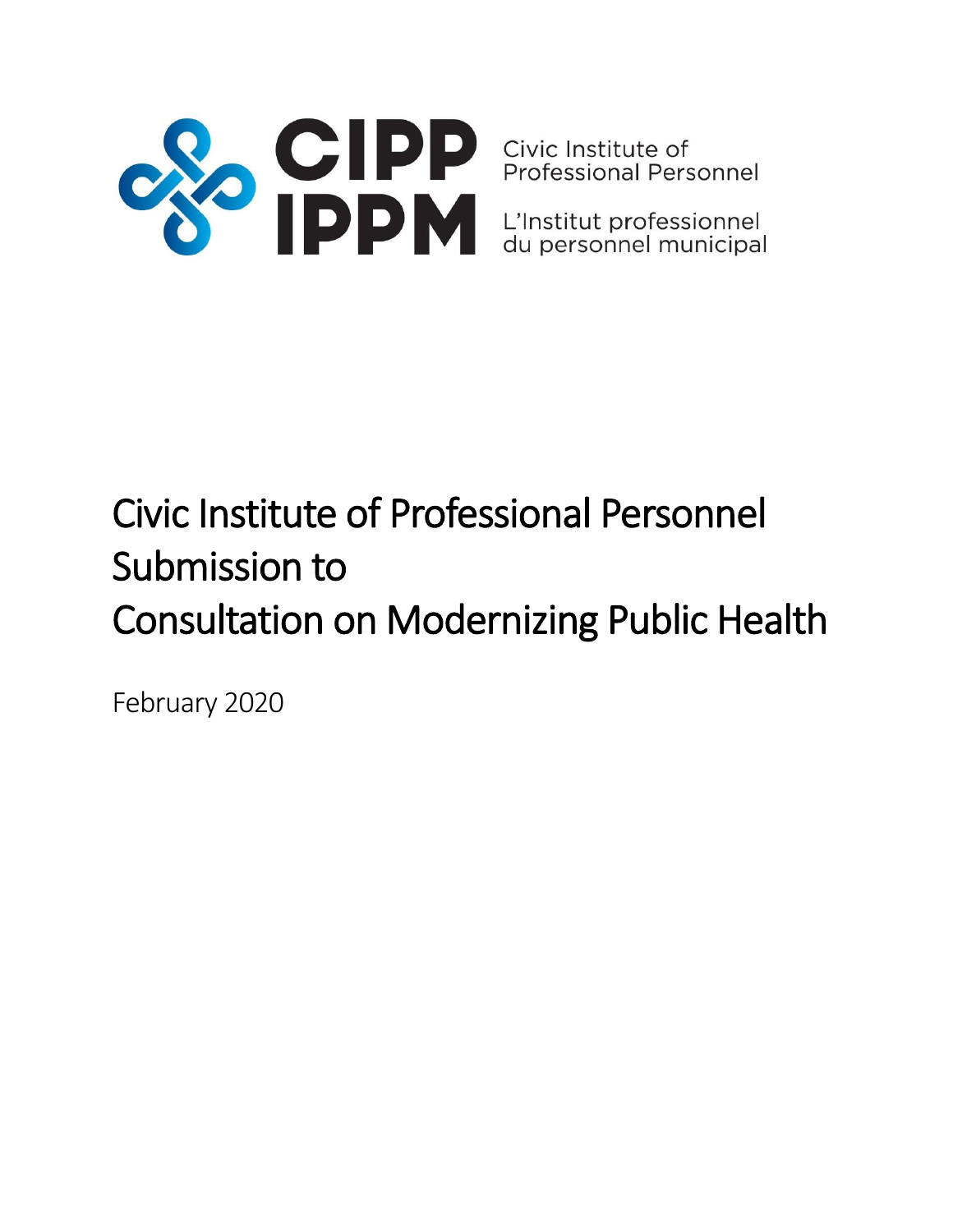#### *Introduction*

The Civic Institute of Professional Personnel (CIPP) represents over 400 public health nurses, dental hygienists, dieticians, epidemiologists, policy analysts, health promotors and researchers working for Ottawa Public Health. We were very concerned about the likely impact of the Ontario government's announced cuts to public health and the proposed restructuring of public health agencies in the province.

As public health professionals, CIPP members agree with the government that a strong, sustainable public health system is integral to ensuring that the people of Ontario have access to high quality health services when and where they need them, and that our province's health services are ready to meet evolving needs.

CIPP is pleased that the government has decided to consult on its plans for restructuring public health in Ontario and to submit our comments below.

## *Summary of recommendations*

CIPP, representing employees of Ottawa Public Health, recommends strongly against merging Ottawa and the surrounding primarily rural PHUs. As professionals who deliver public health services, CIPP members do not believe that service to any of the affected populations would be enhanced by such a merger. Mergers are costly and funding for them would likely be siphoned from programs and services. There are better ways to address the challenges in the public health system that the Ministry has identified.

CIPP recommends that the provincial government, through Public Health Ontario (PHO), actively supports only voluntary mergers between PHUs that will demonstrably enhance public health services to the affected populations. In order not to reduce public health services, these will need to be well-resourced by the provincial government.

In general, we believe that a strong relationship between municipal councils and Boards of Health is best for creating local responsiveness and accountability. While there may be some attraction to uniformity of structures across the province's health units, change should only be pursued if it can be shown to improve public health services to local populations. We caution that mergers cost money and will not solve capacity problems engendered by inadequate allocation of resources.

We recommend that the governance model of Ottawa Public Health be maintained as it has proven to be very successful. Through this model, public health has local accountability and responsiveness, strong local partnerships and significant in-kind support from the municipality, all of which support the province's public health objectives.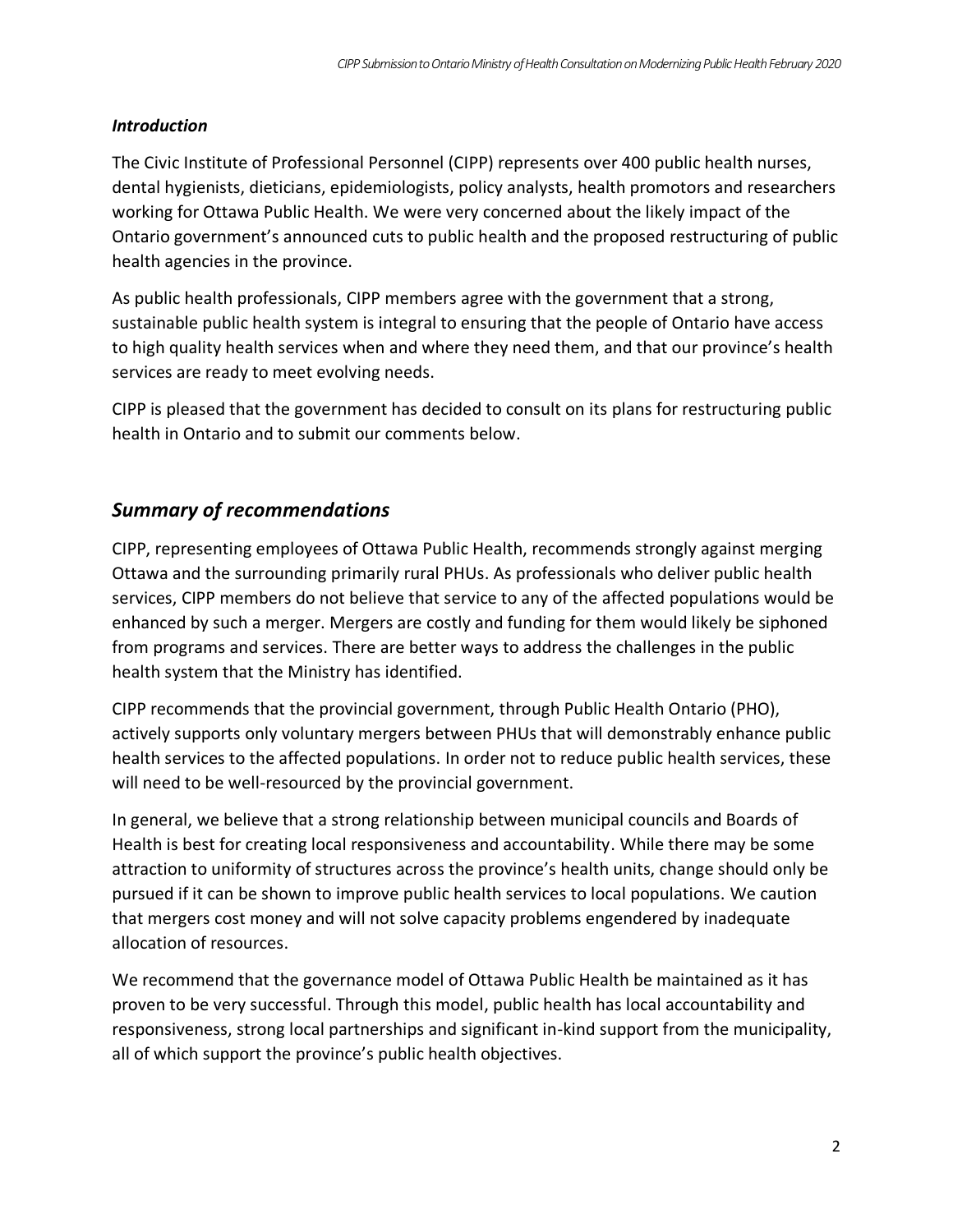The role of PHO can be enhanced to provide more active and increased support to local PHUs through the provision of tools that can be used for data gathering, analysis and comparison, the provision of professional education and training programs, and sharing information from other jurisdictions. Centralizing much or most of public health data gathering and analysis in PHO or uploading functions from local units will not improve local services.

The members of CIPP hope that the results of this consultation on Public Health Modernization will lay the groundwork for best practices in public health in Ontario through legislation that guarantees adequate levels of funding and codifies the cost share between the provincial and municipal governments. CIPP recommends that the province restore the funding formula for public health programs that existed prior to the 2019 budget. Services will not be made better, more nimble, or more integrated with other health and social services with less funding.

## *Public health spending is the best health care investment Ontario can make*

Public health is the part of the health care system dedicated to preventing people from becoming ill or injured or needing acute care medical services. PHUs identify a range of health threats to the general population and implement programs to address them. They do this through education, policy development, inspections, vaccinations, dental services, clinics, emergency preparedness planning, home visits, tracking health statistics and research. PHUs promote wellness and work to keep people out of doctors' offices and hospitals.

Public health spending by the provincial government is the most efficient use of health care dollars. Various US studies demonstrate that Medicare costs for particular populations can be reduced by \$3.48 for every \$1.00 spent on targeted interventions with that population.<sup>i</sup> An international review of countries like Canada concludes that for every \$1.00 spent on public health there is a return of \$14.00.<sup>ii</sup> The best way to end overcrowding of hospitals and other acute care facilities  $-$  to end "hallway medicine"  $-$  is to foster and support public health programs and services. The healthier the population of Ontario is, the less pressure there is on the resources of the acute care health system.

## *Capacity*

As the Ministry of Health points out in the Discussion Paper<sup>iii</sup> informing this consultation, each review of the public health system in Ontario finds that a number of the smaller PHUs in Ontario do not have the capacity to carry out all of the provincially mandated programs, and not enough "surge capacity" — the capacity to pivot to respond to emergencies. Generally, this lack of capacity is due to a lack of qualified staff. Smaller units cannot attract or retain the professional staff they need to carry out the programs. Several of the reviews have suggested that merging the 35 existing PHUs into fewer units would address the capacity problem in some measure.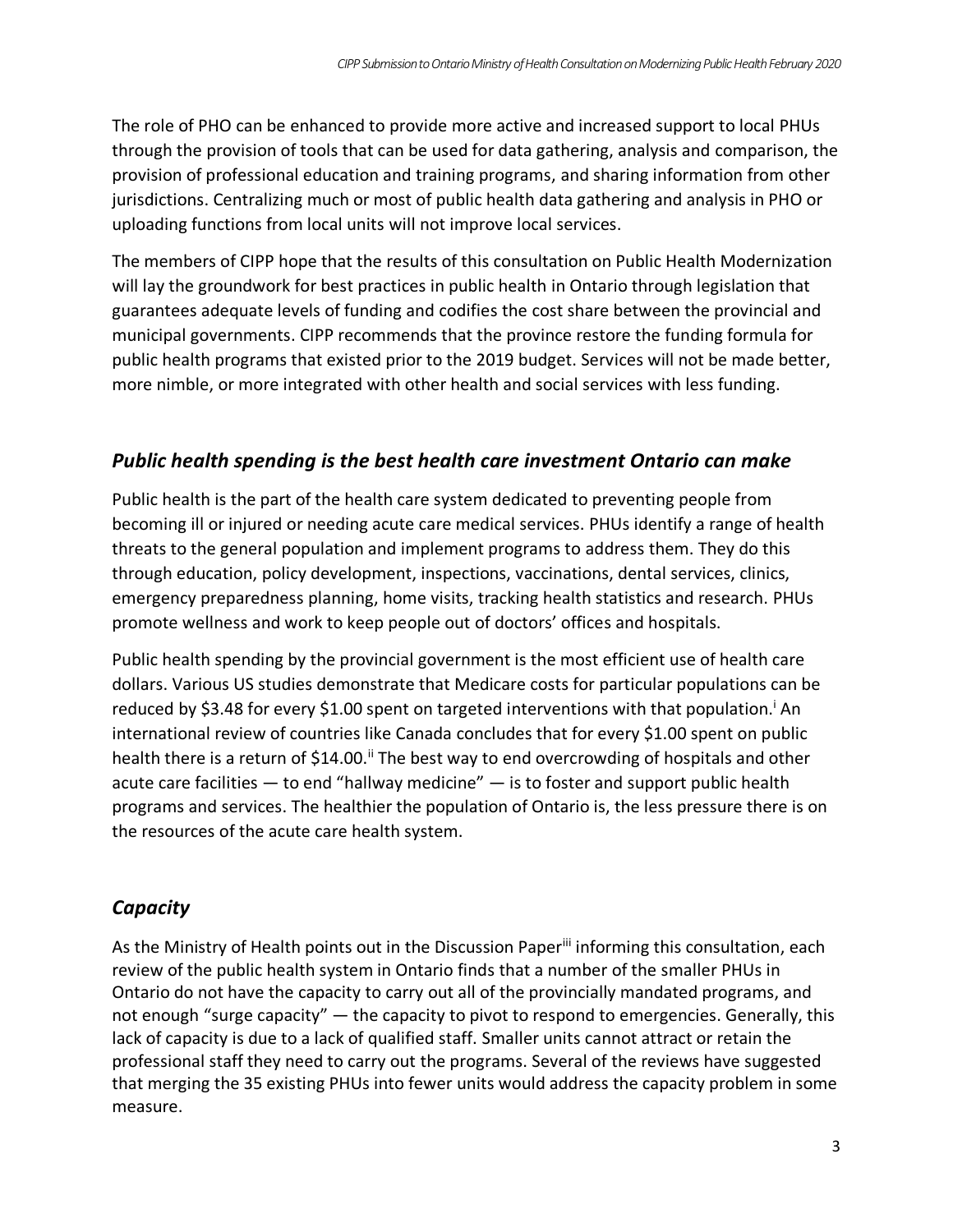In general, staff recruitment and retention are inextricably linked to compensation and working conditions. These issues will need to be addressed no matter what the structural arrangement is determined to be. It takes people to deliver public health services.

CIPP's particular concern is Ottawa Public Health, our members' workplace. In 2019, a proposal was circulated to merge Ottawa with Prescott-Russell, Stormont, Dundas and Glengarry, Renfrew, Lanark, Leeds and Grenville, Lennox and Addington, Frontenac, Kingston and Cornwall to cover 1.6 million people and 29,000 square kilometres.<sup>iv</sup> As mentioned above, CIPP members are pleased with the provincial government's pause and broader consultation on this and the other merger proposals.

There are many reasons the proposed Eastern Ontario public health unit restructuring is inappropriate and counterproductive. The area is too big and too diverse. Ottawa needs to be focused predominantly on urban population issues and most of the other areas focus on different rural priorities. Services are most responsive to local residents when they are delivered at a local scale. The match between specific local issues and events and public health responses will be weakened if a larger agency has to try to be all things to all people. The smaller cities and rural regions agree. They don't want to be overshadowed by the big city and its big city problems. As Frontenac Islands Mayor Denis Doyle, chairman of the Kingston, Frontenac and Lennox and Addington Public Health board said, "…if something isn't broken, why do you mess with it?"<sup>v</sup>

Locally focused services allow for the greatest flexibility in meeting local needs. Local agencies can turn more quickly and can get approvals for innovations more quickly. In Ontario we see that local PHUs will try new approaches to meeting local needs first. Programs that are successful at the local level get rolled up to the provincial level. The further away from the local level that decisions get made, the slower and more cautious the process and the less likely that the resolution will be specific to the local problem.

Ottawa can best achieve the integration of local and regional health services through its existing structures — through the municipal government and its relationships to other municipalities and other levels of government. Ottawa Public Health has a broad and effective range of local partnerships in the City to deliver wellness promotion and disease prevention schools, community centres, restaurants, business associations, Recreation and Culture, hospitals, childcare centres and more. It would be a poor use of resources for a new organization to try to re-establish all of those relationships and in dozens of communities rather than one.

The current arrangement between the municipality of Ottawa and Ottawa Public Health is a very efficient use of resources. The City provides Public Health with \$8m worth of in-kind contributions. Public health staff and programs are housed in City of Ottawa facilities and are supported by the City in areas such as human resources, finance and administration, IT and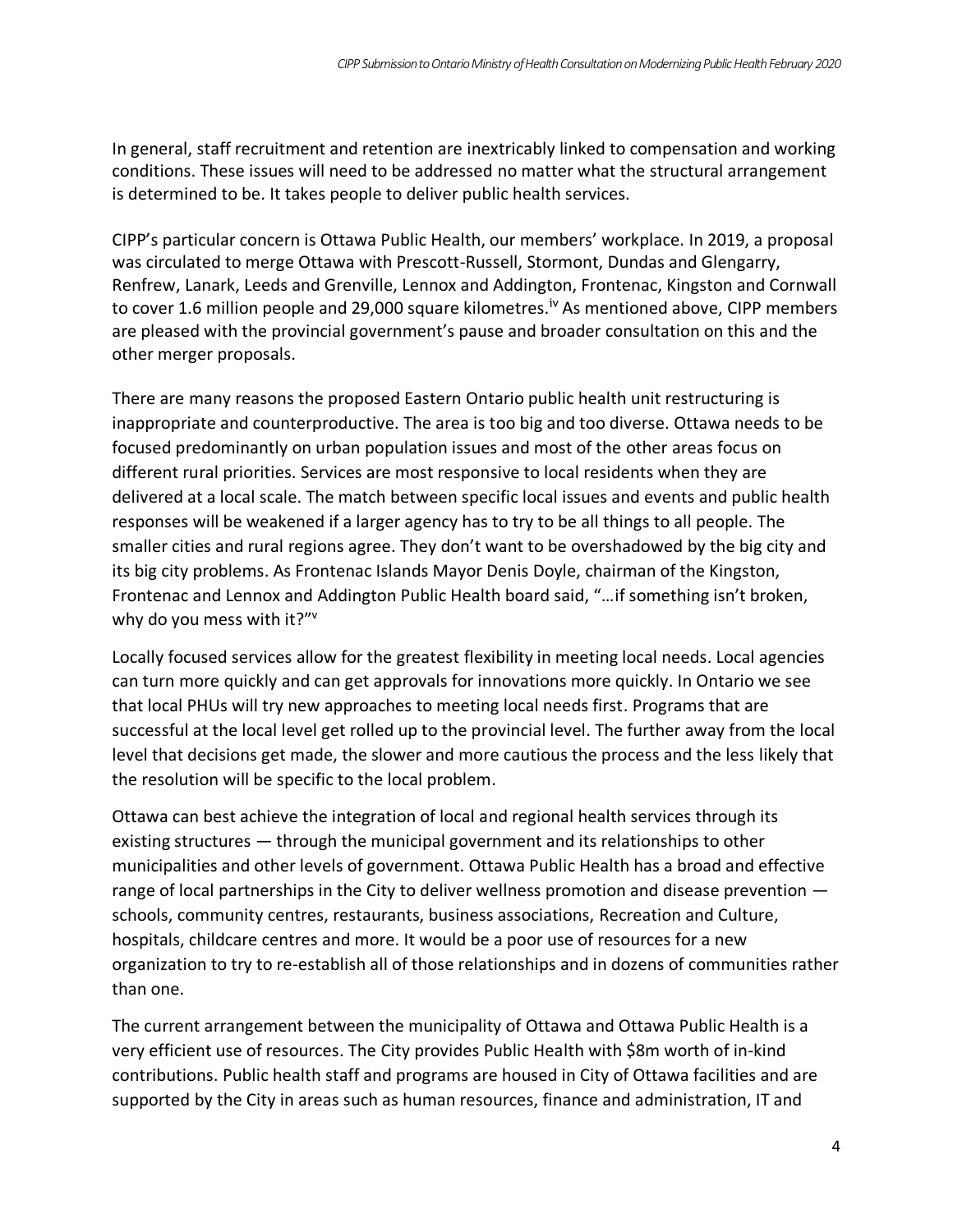fleet — "back office" functions. Establishing a new and distinct public health organization will add to the costs of program delivery in Ottawa, not offset them.

Municipalities want "local say for local pay."<sup>vi</sup> Municipal governments currently cover about 37% of public health costs in Ontario.<sup>vii</sup> Large boards that cut across many municipalities will remove control and accountability for that spending from the elected councils that have responsibility for it.

The insecurity for CIPP members involved in merging health units and changing employers in Ottawa public health will create employee flight and additional retention problems. While smaller PHUs may find mergers to be useful in attracting and retaining professional personnel, Ottawa Public Health will not benefit from an upheaval in staffing and labour relations.

Whether Ontario has 35, 14, 10 or 20 PHUs, there will always be a geographical boundary to service provision. The question is which boundaries make the most sense in providing the best possible service. Where it makes the most sense for service delivery, Ottawa Public Health already works across municipal boundaries, for instance in areas such as immunization programs in school boards that don't directly align with municipal boundaries. Generally, the municipal boundary simplifies the process of aligning public health and other services.

### *Alignment of health, social and other services*

Ottawa Public Health has a broad and effective range of local partnerships in the City to deliver wellness promotion and disease prevention — schools, community centres, restaurants, business associations, Recreation and Culture, hospitals, childcare centres, community clinics and more. It would be a poor use of resources for a new organization to try to re-establish all of those relationships and in dozens of communities rather than one.

The partnership between municipalities and public health is critical to delivering the best services most effectively and efficiently. As AMO has detailed, municipalities are involved in health services in myriad ways — social determinants of health, housing, social services, urban infrastructure, long-term care, emergency services, 2-1-1 information services, support for community agencies, childcare and children's programs, seniors programming, and recreation.<sup>viii</sup>

Ottawa Public Health's list of active partnerships is long and does not need to be recounted in full here. CIPP members are excited to be working, for the first time, with municipal planners on Ottawa's next official plan, bringing consideration of the determinants of health and giving special attention to housing. Ottawa Public Health is breaking new ground in partnerships for community violence prevention. Ottawa Public Health coordinates a local network of groups that collaborates on overdose prevention projects, community Naloxone training, and other harm reduction and treatment initiatives aimed at reducing the health impacts of overdoses in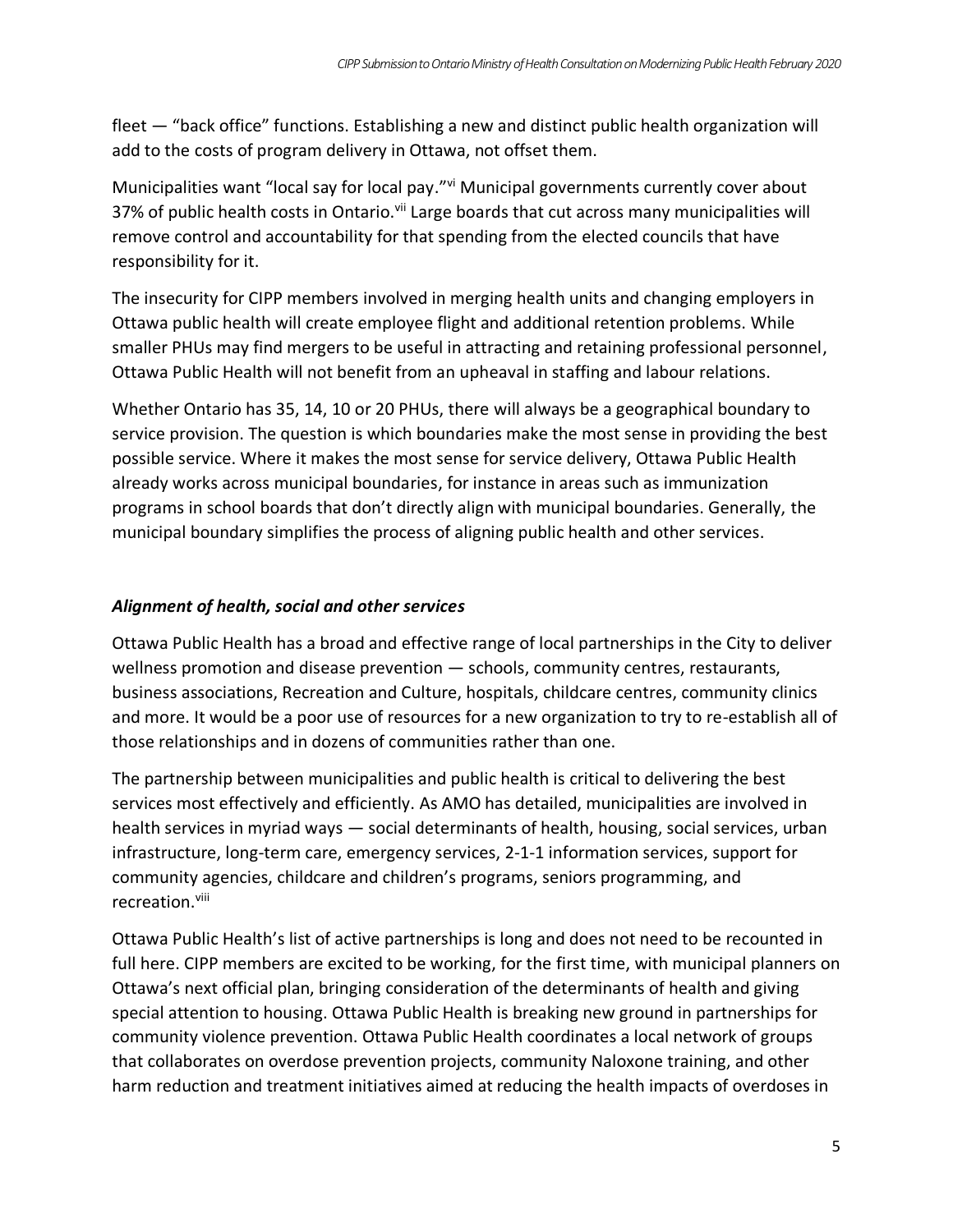Ottawa. It initiated Ottawa's Gambling Harm Prevention Network, working with the Ontario Lottery and Gaming Corporation, Hard Rock Ottawa, the Responsible Gaming Corporation and academics. Ottawa Public Health is one of 47 local organizations, including community health clinics, hospitals, and community agencies, who have passed the first step in the application process to become one of the health teams that will be at the centre of improving the publics' experience of health care in the province.<sup>ix</sup> CIPP members worked with local partners to implement Ottawa's first survey of the mental health status of the local population, and will work with them to develop program plans and identify next steps for promoting positive mental health through Ottawa Public Health and in the community. These initiatives are in addition to the regular programming in conjunction with community partners — immunizations through the school boards, food safety with the restaurant association, and so on.<sup>x</sup>

Public health rests its best practices on partnerships, leveraging the expertise, connections, and influence of other local organizations to promote a healthier population. Public health professionals would welcome closer collaboration with local hospitals and primary care providers. CIPP is very concerned that centralizing public health functions provincially or in a merged public health unit will erode existing partnerships and inhibit the development of new ones.

### *Reducing duplication*

In this section, CIPP will focus its comments on the role that PHO can most usefully play, both in supporting PHUs, improving the available analysis to inform public health programming, and in reducing duplication. There is more that PHO can do, but CIPP recommends against uploading additional functions to the central organization.

Public health policies and programs are based on evidence-informed decision making. All PHUs benefit from having PHO conduct some centralized data collection and analysis. For instance, PHUs rely on PHO's data collection and reporting on measures such as cancer incidents and mortality. PHO offers a valuable service in sharing information about the latest literature, best practices in other jurisdictions and information from various partners at the provincial and broader levels. PHUs rely on their collection of information from different sources to verify and validate data trends.

Local PHUs generally do not duplicate PHO efforts. In fact, the Public Health Association and local PHUs work with the provincial organization to identify what data they would collect and what analysis they could most usefully do.

Local PHUs get more specific and granular in their data collection than Public Health Ontario. For some purposes, public health breaks Ottawa into 3 major areas, and sometimes even 100 neighbourhoods, to identify areas of highest risk and pinpoint the most effective responses.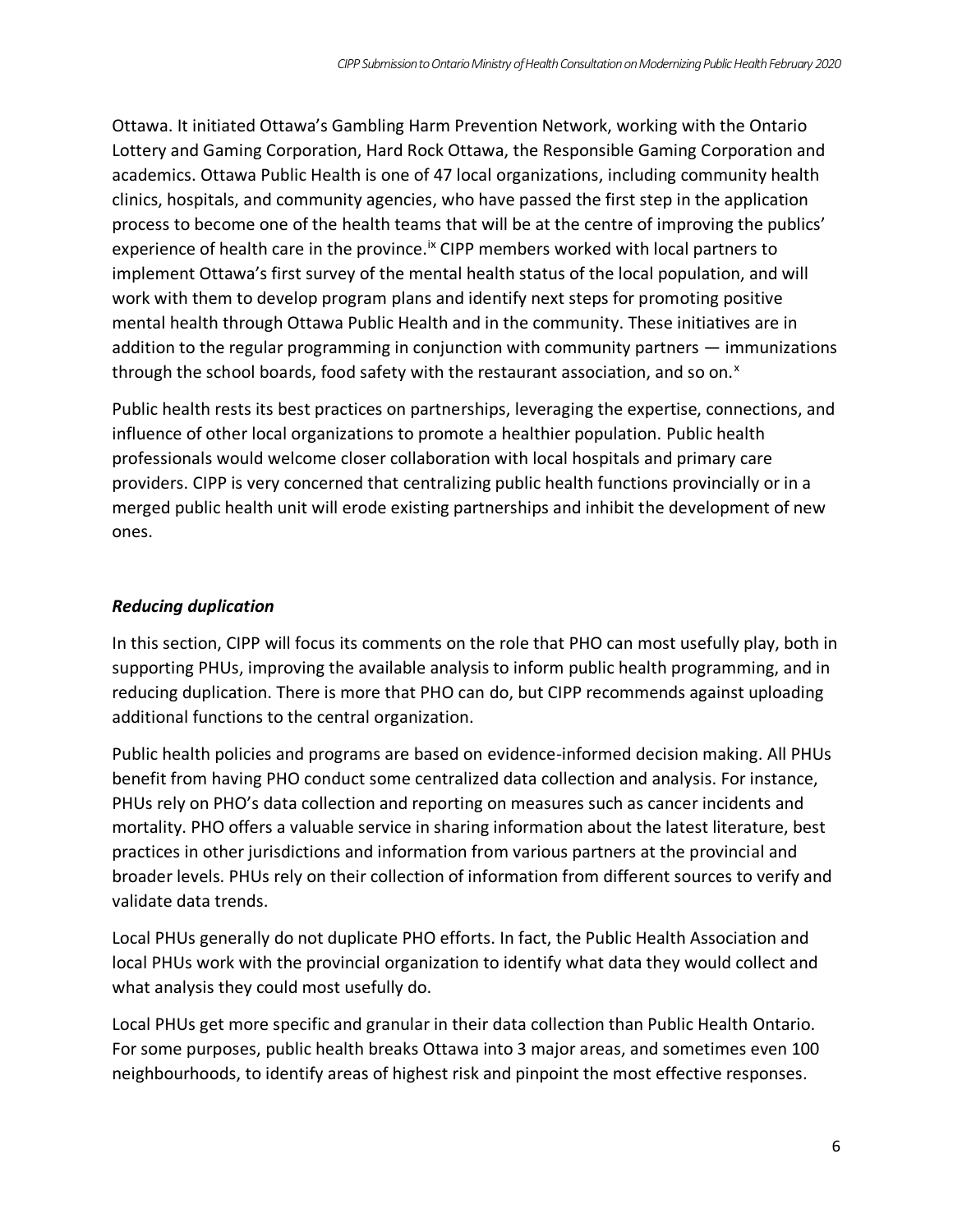There is more that PHO could do to contribute to the work of local PHUs — collect more data points or conduct analysis of data at that level. But Ottawa Public Health and other health units would continue to conduct local data collection and analytics. It works best when PHO produces a platform or tools, such as a survey template that can be used in different regions and then the results can be rolled up and compared, that local PHUs can build on and adapt to their own needs. That approach enables local units to respond to the local context and to local gaps in service. Local control allows local PHUs to allocate their limited resources to local priorities.

PHO could also make more expertise available to smaller health units in collecting data and analyzing information from local priority populations that are sometimes too small to be captured by the snapshots that PHO shares now. Particularly for our most at-risk populations, we need to investigate and intervene at a level of specificity that a provincial level organization generally cannot achieve.

CIPP does not recommend that more functions be uploaded from local PHUs to PHO. The time it takes a central organization to respond is often not fast enough to meet health threats. Policy and program adjustments may not line up with political windows at the provincial level. At that level, priorities become more politicized. For instance, local communities moved ahead with harm reduction in response to the impact of opioid overdoses before higher levels of government were ready to do so. The effectiveness of local responses will inform provincial policy. The same process occurred in response to smoking tobacco and now vaping. The local level pushes priorities forward faster than can be done at a central level trying to balance an even greater expanse of interests and needs.

Provincial priorities such as reducing deaths from opioid overdoses can be implemented in ways that meet local needs. In some communities the opioid crisis is largely a problem with prescription drugs; in some it is the result of street drugs being cut with fentanyl; and in others it is part of a larger drug crisis. The local PHU is in the best position to decide which interventions will be most effective in which communities.

CIPP recommends that PHO continues to support local PHUs, especially providing assistance as needed where there isn't capacity for data collection and analysis. We recommend that PHO continue to work with the Public Health Association to ensure that its programs and services meet emerging needs.

#### *Consistent priorities*

We have stressed throughout our response the importance of *local* public health agencies and their partners being able to respond appropriately and in a timely manner to local health issues, as well as to deliver centrally-mandated public health programs.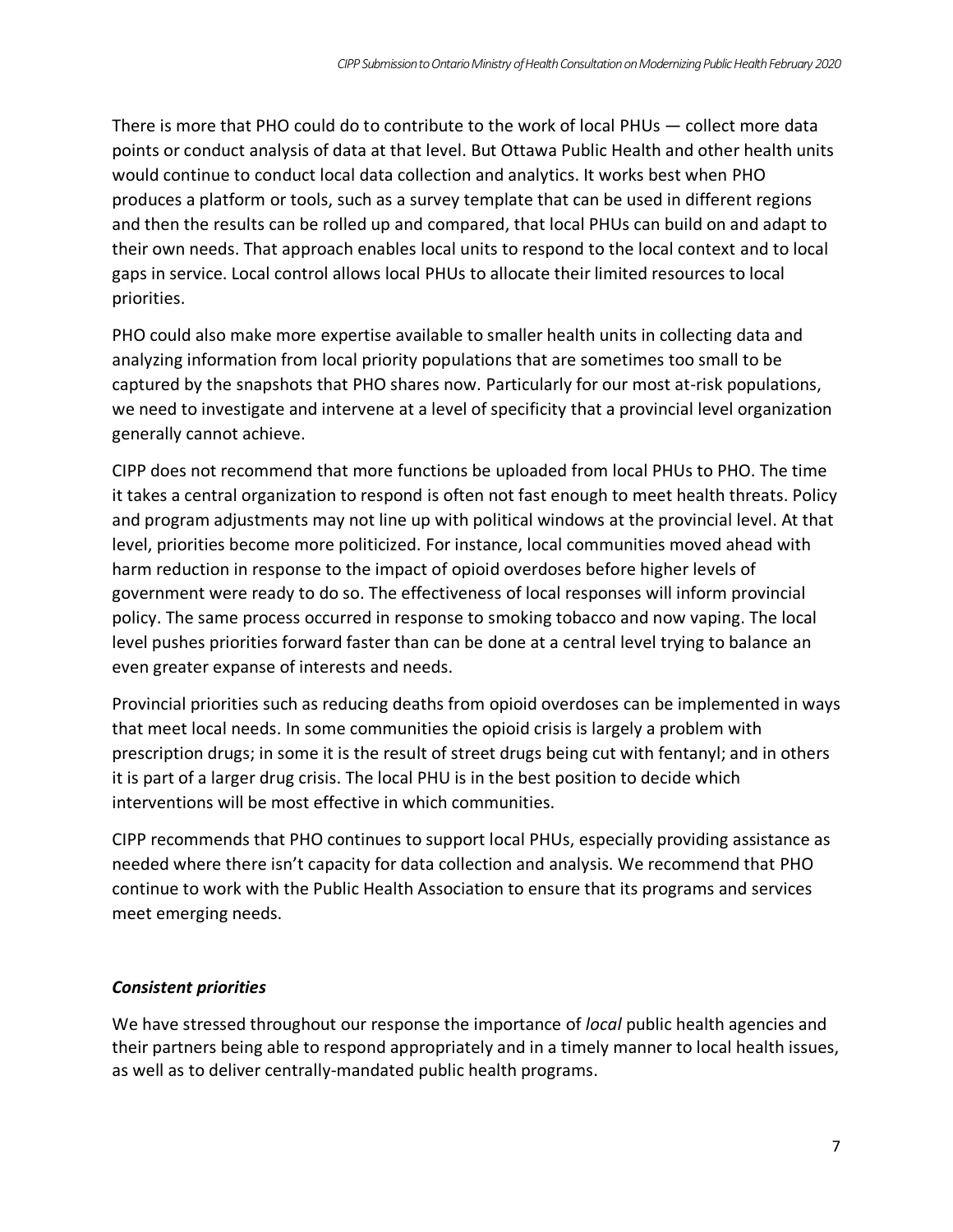Urban and rural services can have different priorities and each of those should be addressed. We see very different priorities between Ottawa and the other communities that were considered for merger last spring. Kingston, Frontenac and Lennox & Addington Public Health is prioritizing radon detection locally. Lanark County is starting Planet Youth Lanark, a pilot project based on an Icelandic model, to address teen addictions and suicide. Leeds Grenville is prioritizing Lyme disease. Local public health agencies need to be reinforced in order to have the capacity they need to carry out their mandates, but they should be kept intact because they are responsive and nimble.

Each review of Ontario's public health services over the past 2 decades recommends that the existing variety of governance models be concluded and a single model imposed on whatever configuration of PHUs is adopted. While we see the attraction of uniformity, CIPP questions whether such changes will in fact improve public health services in any manner and warrant the cost of widespread mergers. If there are specific problems that could be addressed by a change in governance, that might be a different discussion.

In particular, CIPP members believe that the governance of Ottawa Public Health is appropriate, accountable and the basis for the best possible delivery of public health services as it is. CIPP recommends that no change be made to Ottawa Public Health's governance or geographic boundaries.

## *Recommendations:*

CIPP, representing employees of Ottawa Public Health, recommends strongly against merging Ottawa and surrounding rural PHUs. As those who deliver public health services, we do not believe that service to any of the affected populations would be enhanced by such a merger. There are better ways to address the challenges the Ministry has identified.

CIPP recommends that the governance model of Ottawa Public Health be maintained as it has proven to be very successful. Through this model public health has local accountability and responsiveness, strong local partnerships and significant in-kind support from the municipality that meet the province's public health objectives.

The role of the PHO should be to provide active and expert support to local PHUs through the provision of tools that can be used for data gathering, analysis and comparison, the provision of professional education and training programs, and sharing information from other jurisdictions. Centralizing much or most of public health data gathering and analysis in PHO or uploading functions from local units will not improve local services.

CIPP recommends that the provincial government, through PHO, actively supports only voluntary mergers between PHUs that will demonstrably enhance public health services to the affected populations. Mergers are costly and should not be funded from public health